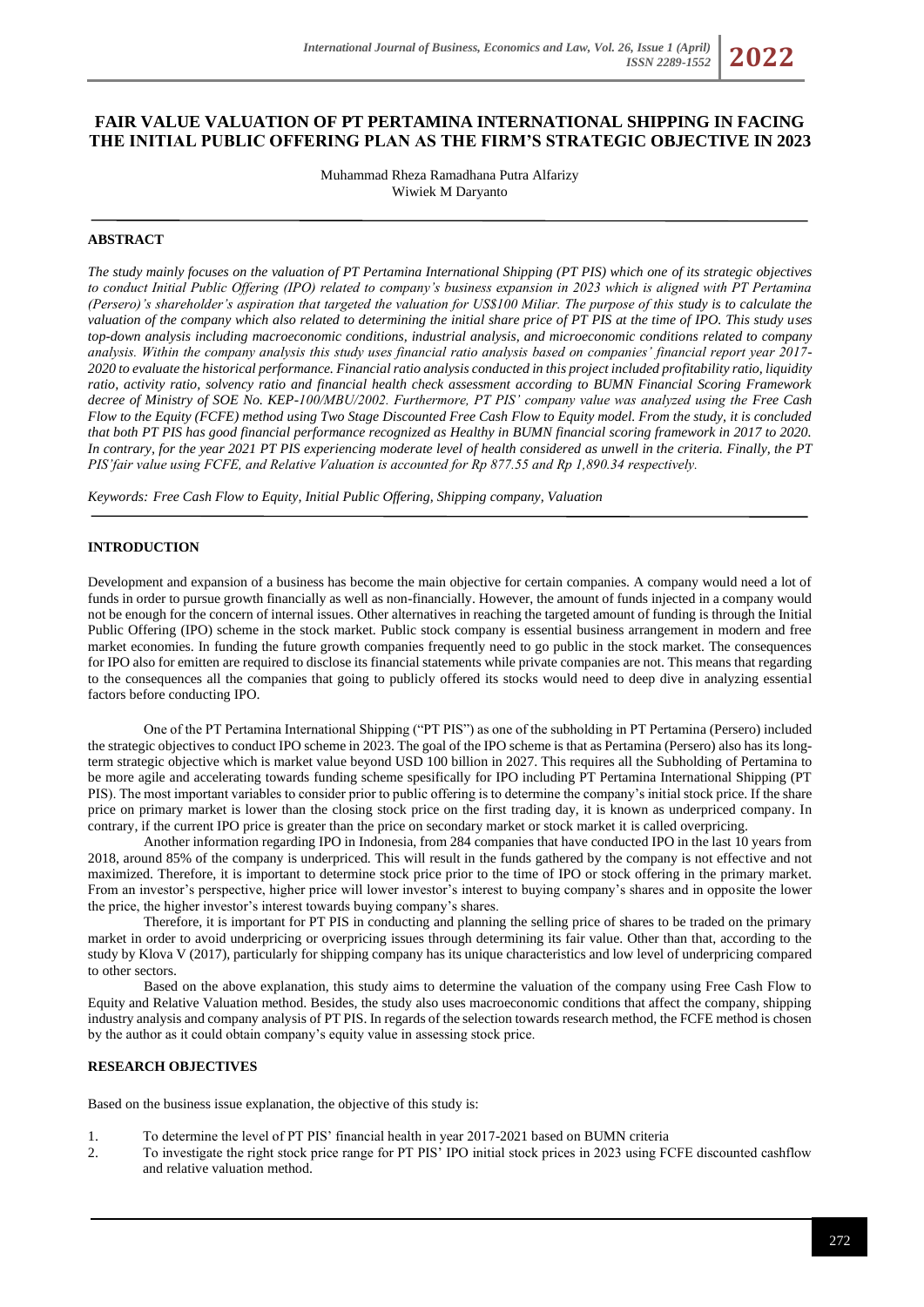# **RESEARCH LIMITATIONS**

The limitation of this research including:

- 1. There is other available type of company valuation methods that can be applied and compared in calculating the fair value of share prices of PT Pertamina international Shipping.
- 2. The company's IPO plan will be conducted in 2023 as included in its strategic objectives. However, the research was conducted in 2022 which the latest audited financial statements data of PT PIS that is available is in year 2021.

#### **CONCEPTUAL FRAMEWORK**



### **RECENT LITERATURE REVIEW**

| Author (s)            | <b>Title</b>              | <b>Method</b>          | <b>Results</b>              | <b>Analysis</b>                                         |
|-----------------------|---------------------------|------------------------|-----------------------------|---------------------------------------------------------|
| Wahyudi. A. dan       | Company                   | Using                  | The results of this study   | This study only conducted<br>$\overline{\phantom{a}}$   |
| Surya A. B. (The      | <b>Valuation Analysis</b> | <i>Discounted</i>      | is fair value of the        | valuation of the company                                |
| Indonesian Journal of | on PT Dayamitra           | Cashflow               | company and                 | without conducting the                                  |
| <b>Business</b>       | Telekomunikasi In         | $(DCF)$ and            | recommendation towards      | qualitative analysis of top-                            |
| Administration        | Preparation Of            | Relative               | ideal initial stock price   | down analysis prior to                                  |
| Vol. 2, No. 4,        | IPO.                      | <i>Valuation</i> , For | range. In this study also   | valuation                                               |
| 2013:385-395)         |                           | DCF using              | recommends that the PT      | The research object of this<br>$\blacksquare$           |
|                       |                           | model <i>Free</i>      | Dayamitra                   | study is telecommunication                              |
|                       |                           | Cashflow to            | Telekomunikasi should       | industry                                                |
|                       |                           | Equity (FCFE).         | postpone conducting the     |                                                         |
|                       |                           |                        | IPO plan.                   |                                                         |
| Sasongko A &          | Valuation Analysis        | Using DCF              | The result of this study is | Using Free Cash Flow to the<br>$\overline{\phantom{a}}$ |
| Tanujaya. E.          | of PT XYZ's Initial       | <b>Free Cashflow</b>   | recommendation to the       | Firm (FCFF) method that                                 |
| (Proceedings of the   | <b>Share Value</b>        | to Firm                | company regarding initial   | generate enterprise value                               |
| 2nd International     |                           | $(FCFF)$ ,             | stock price based on        | rather than the FCFE method                             |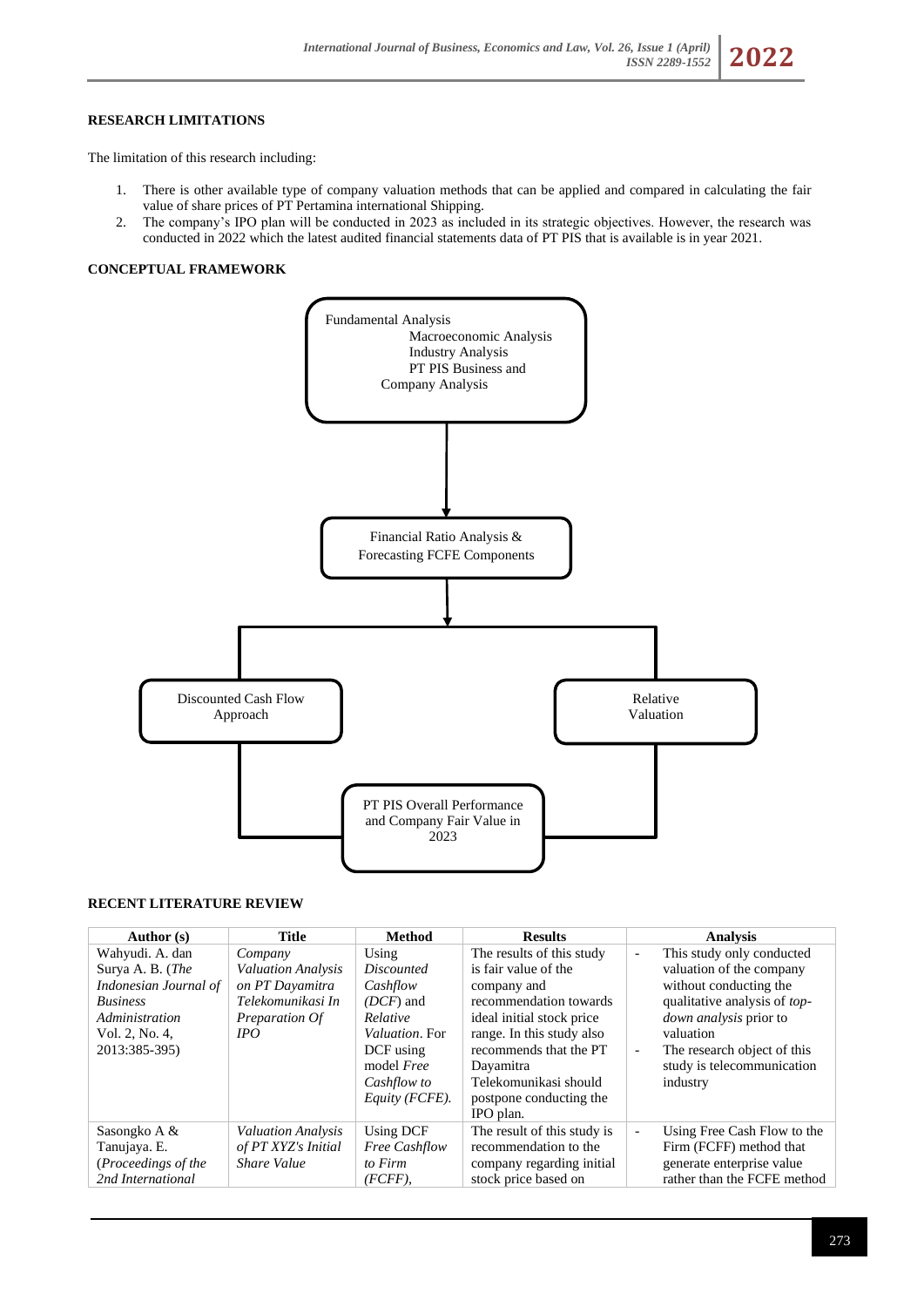

| Conference of<br><b>Business, Accounting</b><br>and Economics.<br>ICBAE 2020, 5 - 6<br><b>August 2020</b> )                                                                          | Regarding the<br>2020 IPO Plan<br>with Discounted<br>Free<br>Cash Flow and<br><b>Relative Valuation</b><br>Method | sensitivity<br><i>analysis</i> , dan<br>relative<br>valuation   | various scenario on<br>different discount rate.                                        | The study is not conducting<br>$\overline{\phantom{a}}$<br>the macroeconomy, industry<br>analysis, and microeconomy<br>analysis known as top-down<br>analysis |
|--------------------------------------------------------------------------------------------------------------------------------------------------------------------------------------|-------------------------------------------------------------------------------------------------------------------|-----------------------------------------------------------------|----------------------------------------------------------------------------------------|---------------------------------------------------------------------------------------------------------------------------------------------------------------|
| Bunga Mareti<br>Permatasari et al<br>(Yudishtira Journal:<br>Indonesian Journal of<br><b>Finance and Strategy</b><br><i>Inside</i> Vol. $1$ No. $3$<br>September -<br>Desember 2021) | Valuasi Bisnis<br>Perusahaan PT<br>Jaminan<br>Pembiayaan<br>Askrindo Syariah<br>Dalam Rangka IPO<br>Di Tahun 2022 | Using the<br>method of DCF<br>FCFE dan<br>Relative<br>Valuation | This study resulted in<br>determining stock price<br>through FCFE valuation<br>method. | Different research object<br>$\overline{\phantom{a}}$<br>which is financial services<br>industry                                                              |

# **SHIPPING INDUSTRY PROFILE**

The international shipping industry globally is accounted for the carriage of 90% of world trade. Shipping as the heart of global economy since it is used for international trade, bulk transport of raw materials and especially for oil and gas industry shipping. Shipping industry recognized as one of the most capital intensives among other industries. According to Alexandridis. G. *et al*  (2020), shipping industry sector is the top  $8<sup>th</sup>$  percentile of all sectors for having CAPEX to Assets ratio around 8% from 1990 to 2018. Furthermore, the industry characteristic known for its asset tangibility and equity risk environment has shifted into a debtdriven industry. The debt driven industry also showed from having a \$286.90 billions of total shipping industry borrowing to the world's top 40 banks (Petrofin, 2020).

# **PT PERTAMINA INTERNATIONAL SHIPPING**

PT Pertamina International Shipping (PT PIS) as Subholding Integrated Marine Logistics (SHIML) conducted its inauguration ceremony in 2021 initially formed to support fuel business of PT Pertamina (Persero). As a national and international shipping company, PT PIS seized its opportunity through providing professional shipping management business, competitive prices and committed to provide excellent services. With the total ships of PT PIS is 750 ship and other e-chartering ship: and its 6 strategic terminals of PT PIS namely Integrated Terminal Tanjung Uban, BBM Terminal Pulau Sambu, LPG Terminal Tanjung Sekong, BBM Terminal Kotabaru, BBM Terminal Baubau, and LPG Terminal Tuban. PT PIS has its vision to become Asia's leading shipping company and championing economic development of Indonesia. PT PIS missions are creating value for stakeholders, Reliable and trustworthy maritime partners, Safe and sustainable operation, economic growth agent for Indonesia. Indonesia as a maritime country made the existence of PT PIS become very essential in fulfilling energy supply needs across Indonesia. Moreover, it is supported with the existence of Tol Laut as one of the Government's Program to support product distribution across the country which positively impact to an even distribution of logistic prices throughout Indonesia. Since its establishment in 2016, PT PIS businesses expansion has continued to grow. One of them is establishing a subsidiary of PT Pertamina International Shipping Pte Ltd in Singapore with its subsidiary companies including PIS Polaris Pte Ltd and PIS Paragon Pte Ltd, which are also operated in Singapore. Going forward, with its business strategy matured along the way, PIS will continue to develop other business lines that support the core shipping business with its vision to become the leading Integrated Marine Logistics Company in Asia as well as being a worldclass PT Pertamina (Persero) Subholding.

### **Fiinancial Ratio Analysis**

The BUMN Financial Scoring framework announced by the government and based on the decree of the Ministry of State-Owned Enterprises No. KEP-100/MBU/2002. The financial ratios within the decree as follows:

- 
- 1. Return on Equity<br>2. Return on Investr 2. Return on Investment<br>3. Cash Ratio
- Cash Ratio
- 4. Current Ratio
- 5. Collection Period
- 6. Inventory Turnover
- 7. Total Asset Turnover
- 8. Total Equity to Total Asset

The above ratios can be categorized into profitability ratios, liquidity ratio, activity ratio, growth ratio and valuation ratio. It could define the company's strength and weakness through the profitability, liquidity, activity, and solvency (Hempel et al, 1994).

## **PROFITABILITY PERFORMANCE**

One of the common measures to determine financial performance of a firm is through the using profitability ratios including Return on Equity and Return on Investment.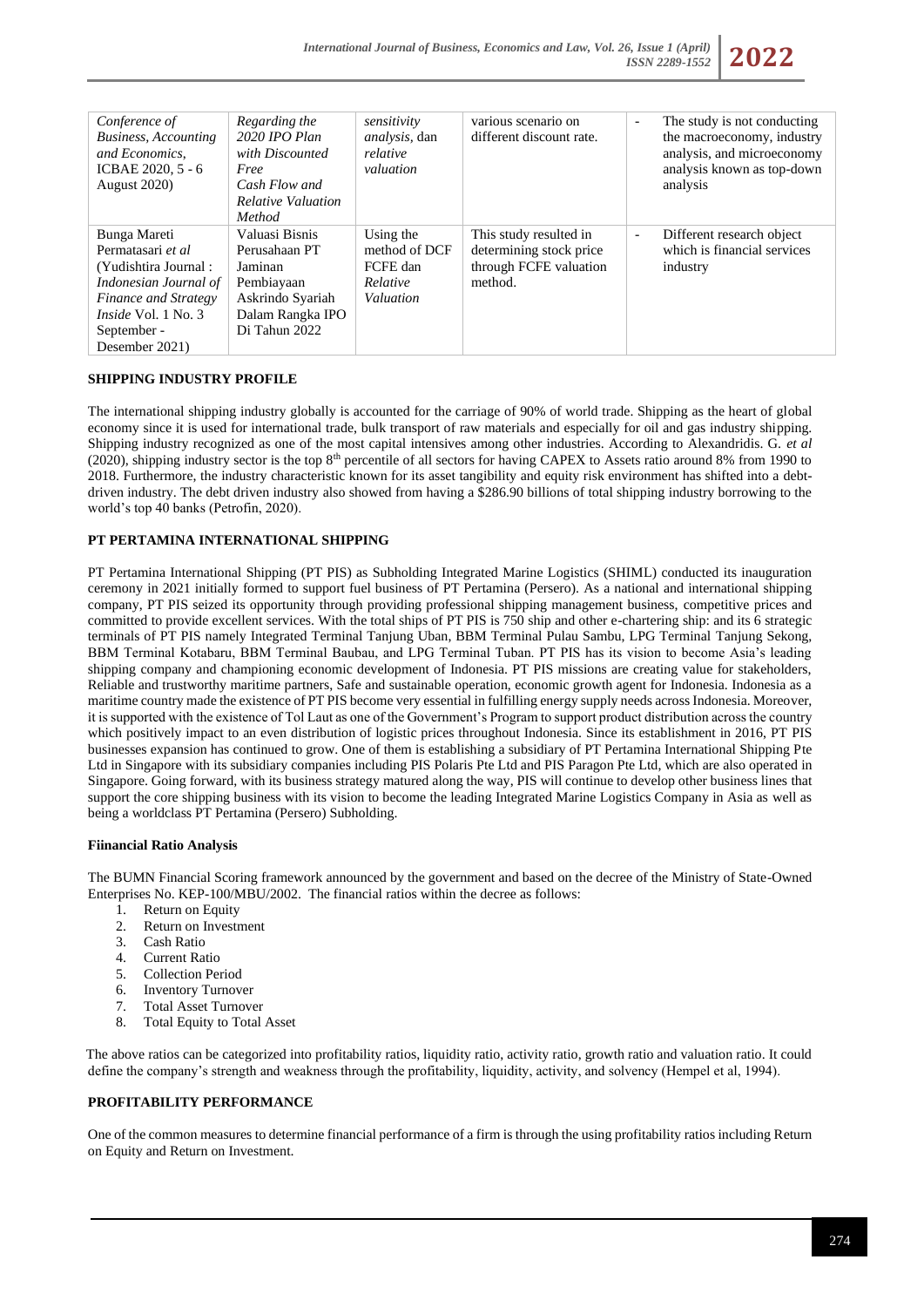## **RETURN ON EQUITY (ROE)**

Return on Equity is an important ratio for investors as well as the company to measure the efficiency of shareholder's capital in generating profits and the objective to grow the company (Anthony et al, 2011). The equation shown in is for the ROE measurement.

> $ROE = \frac{1}{Shareholder's Equity}$ Net Income

#### **Table 1 BUMN financial scoring for ROE**

| $ROE$ (%)               | Score          |
|-------------------------|----------------|
| $15 <$ ROE 20           | 20             |
| $13 < ROE \le 15$       | 18             |
| $11 < ROE \leq 13$      | 16             |
| $9.0 <$ ROE $\leq 11$   | 14             |
| $7.9 <$ ROE $\leq 9$    | 12             |
| $6.6 <$ ROE $\leq$ 7.9  | 10             |
| $5.3 <$ ROE $\leq 6.6$  | 8.5            |
| $4.0 <$ ROE $\leq 5.3$  | 7              |
| $2.5 <$ ROE $\leq 4.0$  | 5.5            |
| $1.0 <$ ROE $\leq 2.5$  | $\overline{4}$ |
| $0 < \text{ROE} \leq 1$ | 2              |
| ROE < 0                 | $\Omega$       |
|                         |                |

Source: The decree of Ministry of SOE No. KEP 100/MBU/2002

#### **RETURN ON INVESTMENT**

Other profitability ratios used in this study calculates the profit of an investments to its original cost as a percentage. This also measures how effective the management in rolling out the investment. The equation of ROI can be expressed as:

$$
ROI = \frac{(EBIT + Depreciation)}{Capital \, Employed}
$$

Earnings before income tax or known as EBIT could be measured first in revenue deducted by expenses without concerning tax and interest. The capital employed is related to the amount of capital expenses of a company used to operate or could be measured through total assets minus current liabilities.

| $ROI$ (%)              | Score          |
|------------------------|----------------|
| $18 <$ ROI             | 15             |
| $15 <$ ROI $\leq$ 18   | 13.5           |
| $13 <$ ROI $\le$ 15    | 12             |
| $12 <$ ROI $\leq$ 13   | 10.5           |
| $10,5 <$ ROI $\leq 12$ | 9              |
| $9 <$ ROI $\leq 10.5$  | 7.5            |
| $7 <$ ROI $\leq 9$     | 6              |
| $5 <$ ROI $\le$ =7     | 5              |
| $3 <$ ROI $\leq 5$     | 4              |
| $1 <$ ROI $\leq$ =3    | 3              |
| $0 <$ ROI $\leq 1$     | $\overline{c}$ |
| ROI < 0                |                |
|                        |                |

### **Table 2 BUMN financial scoring for ROI**

Source: The decree of Ministry of SOE No. KEP 100/MBU/2002

## **LIQUIDITY PERFORMANCE**

The company's ability to pay its short-term debt is called as the liquidity performance including cash ratio, current ratio and collection period.

## **CASH RATIO**

In cash ratio if the company amounted its value of one thus the indication is that the company has the equal amount between cash and debt. However, if the firm has the value exceeds one then it indicates that the company able to pay in cash for the debt. In the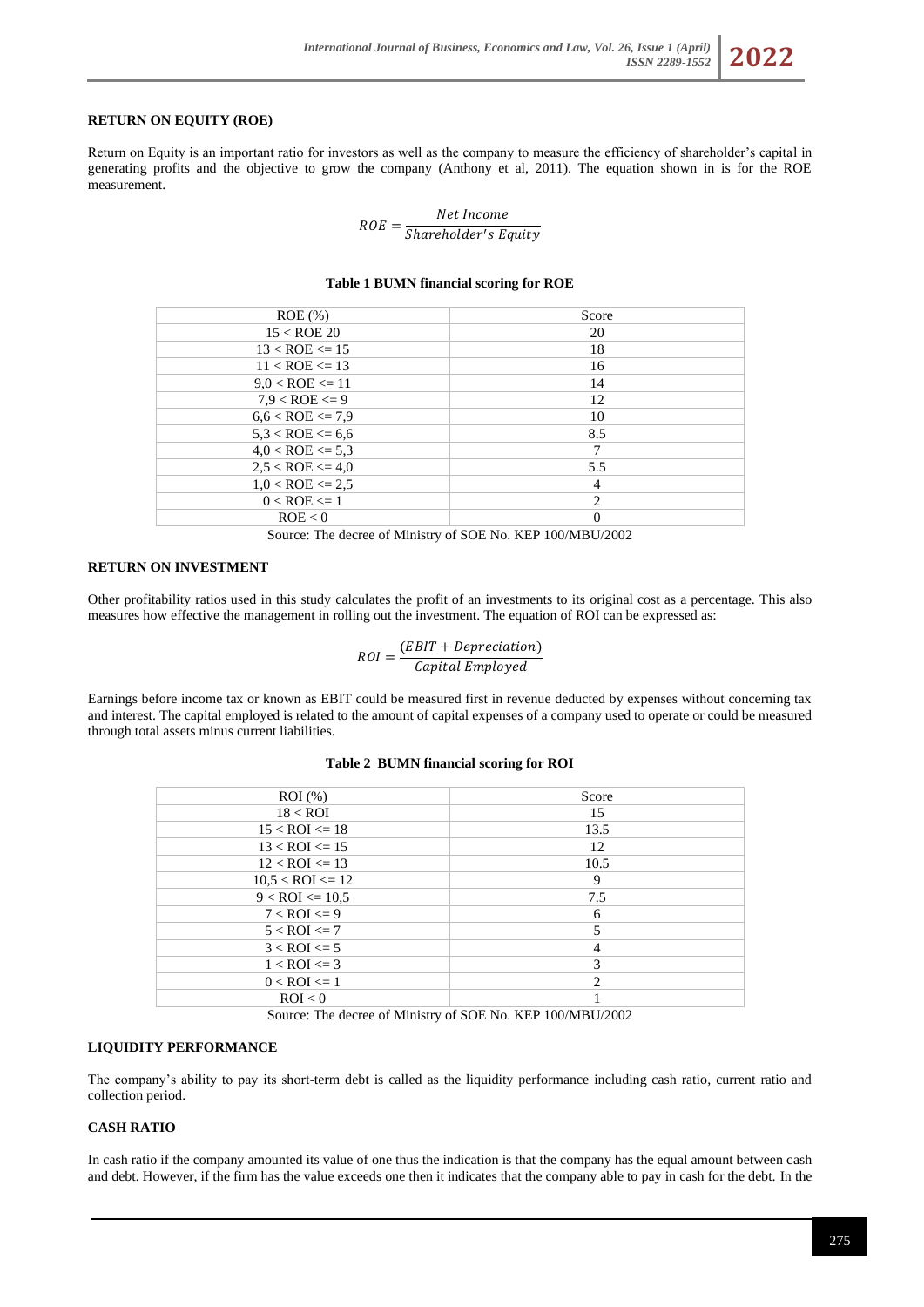other way around the company valued less than one then the company has less cash to pay its debt. The following equation is for the cash ratio formula used in this research.

> $Cash Ratio = \frac{(Cash + Cash Equation{Equivalents})}{Gummation{HinkilisticS}}$ Current Liabilities

#### **Table 3 BUMN financial scoring for Cash Ratio**

| Cash Ratio $(\%)$ | Score |
|-------------------|-------|
| $X \ge 35$        |       |
| $25 \le X \le 35$ |       |
| $15 \le X \le 25$ |       |
| $10 \le X < 15$   |       |
| $5 \le X \le 10$  |       |
| $0 \leq X$        |       |
|                   |       |

Source: The decree of Ministry of SOE No. KEP 100/MBU/2002

# **CURRENT RATIO**

The current ratio is the financial ability of a firm in repaying current liabilities with its current assets. If the company has a greater ratio than in the industry, it indicates a problem related to managing its assets. Equation below showcases on how the current ratio is measured.

| $Current Ratio =$ | Current Asset       |
|-------------------|---------------------|
|                   | Current Liabilities |

### **Table 4 BUMN financial scoring for Current Ratio**

| Current Ratio (%)   | Score |
|---------------------|-------|
| $125 \le X$         |       |
| $110 \le X < 125$   |       |
| $100 \le X \le 110$ |       |
| $95 \le X \le 100$  |       |
| $90 \le X < 95$     |       |
| X < 90              |       |

Source: The decree of Ministry of SOE No. KEP 100/MBU/2002

#### **COLLECTION PERIOD**

Another indicator in monitoring a firm's cashflow as well as the ability to pay company's debt on deadline is so-called collection period ratio. The equation can be expressed as follows.

$$
Average collection period = \frac{Account Receiveable}{\frac{Net Sales}{365}}
$$

**Table 5 BUMN financial scoring for Collection Periods**

| Collection Periods (Days) | Adjustment (days) | Score |
|---------------------------|-------------------|-------|
| $X \le 60$                | 35 < X            | 5     |
| $60 < X \leq 90$          | $30 < X \leq 35$  | 4.5   |
| $90 < X \le 120$          | $25 < X \leq 30$  | 4     |
| $120 < X \le 150$         | $20 < X \le 25$   | 3.5   |
| $150 < X \le 180$         | $15 < X \leq 25$  | 3     |
| $180 < X \le 210$         | $10 < X \leq 15$  | 2.4   |
| $210 < X \le 240$         | $6 < X \le 10$    | 1.8   |
| $240 < X \le 270$         | $3 < X \le 6$     | 1.2   |
| $270 < X \le 300$         | $1 < X \leq 3$    | 0.6   |
| 300 < X                   | $0 < X \leq 1$    | 0     |

Source: The decree of Ministry of SOE No. KEP 100/MBU/2002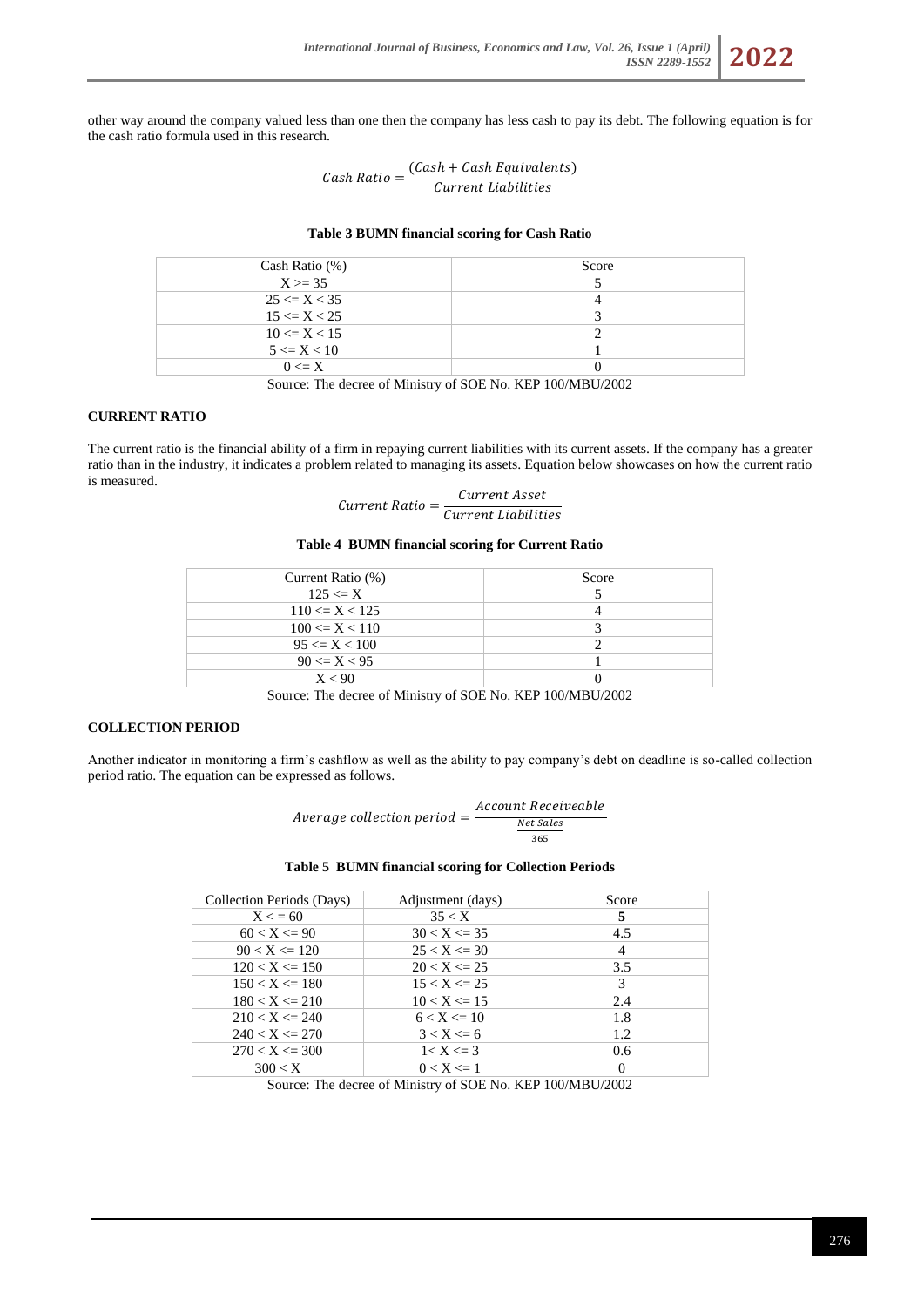## **ACTIVITY RATIO**

### **INVENTORY TURNOVER**

This particular ratio will indicate on how the inventory performance in over a period. The following equation is the spesific formula measuring the inventory turnover ratio.

 $\begin{aligned} \textit{Inventory Turnover} = \frac{\textit{Total Inventory}}{\textit{Net Sales}} \, x \, 365 \end{aligned}$ 

| <b>Inventory Turnover (Days)</b> | Adjustment (days) | Score             |
|----------------------------------|-------------------|-------------------|
| $X \le 60$                       | 30 < X            |                   |
| $60 < X \leq 90$                 | $30 < X \le 35$   | 4.5               |
| $90 < X \leq 120$                | $25 < X \leq 30$  | 4                 |
| $120 < X \le 150$                | $20 < X \le 25$   | 3.5               |
| $150 < X \leq 180$               | $15 < X \leq 25$  | 3                 |
| $180 < X \le 210$                | $10 < X \leq 15$  | 2.4               |
| $210 < X \le 240$                | $6 < X \le 10$    | 1.8               |
| $240 < X \le 270$                | $3 < X \leq 6$    | 1.2               |
| $270 < X \le 300$                | $1 < X \leq 3$    | 0.6               |
| 300 < X                          | $0 < X \leq 1$    | $\mathbf{\Omega}$ |

**Table 6 BUMN financial scoring for Inventory Turnover**

Source: The decree of Ministry of SOE No. KEP 100/MBU/2002

### **TOTAL ASSET TURNOVER**

Further activity ratios will embrace the efficiency of a company in using its assets to generate sales called total asset turnover.

 $Total Asset Turnover = \frac{Revenue}{Gmitel Fund}$ Capital Employed

| Total asset turnover (%) | Adjustment (days) | Score |
|--------------------------|-------------------|-------|
| 120 < X                  | 20 < X            |       |
| $105 < X \leq 120$       | $15 < X \leq 20$  | 4.5   |
| $90 < X \le 105$         | $10 < X \leq 15$  |       |
| $75 < X \leq 90$         | $5 < X \le 10$    | 3.5   |
| $60 < X \le 75$          | $0 < X \le 5$     |       |
| 40 < X < 60              | $X \le 0$         | 2.5   |
| $20 < X \leq 40$         | X < 0             |       |
| $X \le 20$               | X < 0             |       |

Source: The decree of Ministry of SOE No. KEP 100/MBU/2002

### **SOLVENCY RATIO**

### **TOTAL EQUITY TO TOTAL ASSET**

The total equity to total asset ratiio is similar to other ratio called debt to equity ratio. The intepretation will begin if the company has less value, indicating the company is funding its asset in non efficient way. It can also be perceived that a company giving low net value to the investors below are shown how the ratio is calculated.

> Total Equity to Total Asset  $=\frac{Total\ Equity}{Total\ System}$ Total Asset

### **Table 8 BUMN financial scoring for Total Equity to Total Asset**

| Total Equity to total asset (%) | Score |
|---------------------------------|-------|
| X < 0                           |       |
| $0 \le X < 10$                  |       |
| $10 \le X \le 20$               |       |
| $20 \le X \le 30$               | 7.25  |
| $30 \le X \le 40$               | 10    |
| $40 \le X \le 50$               |       |
| $50 \le X \le 60$               | 8.5   |
| $60 \le X \le 70$               |       |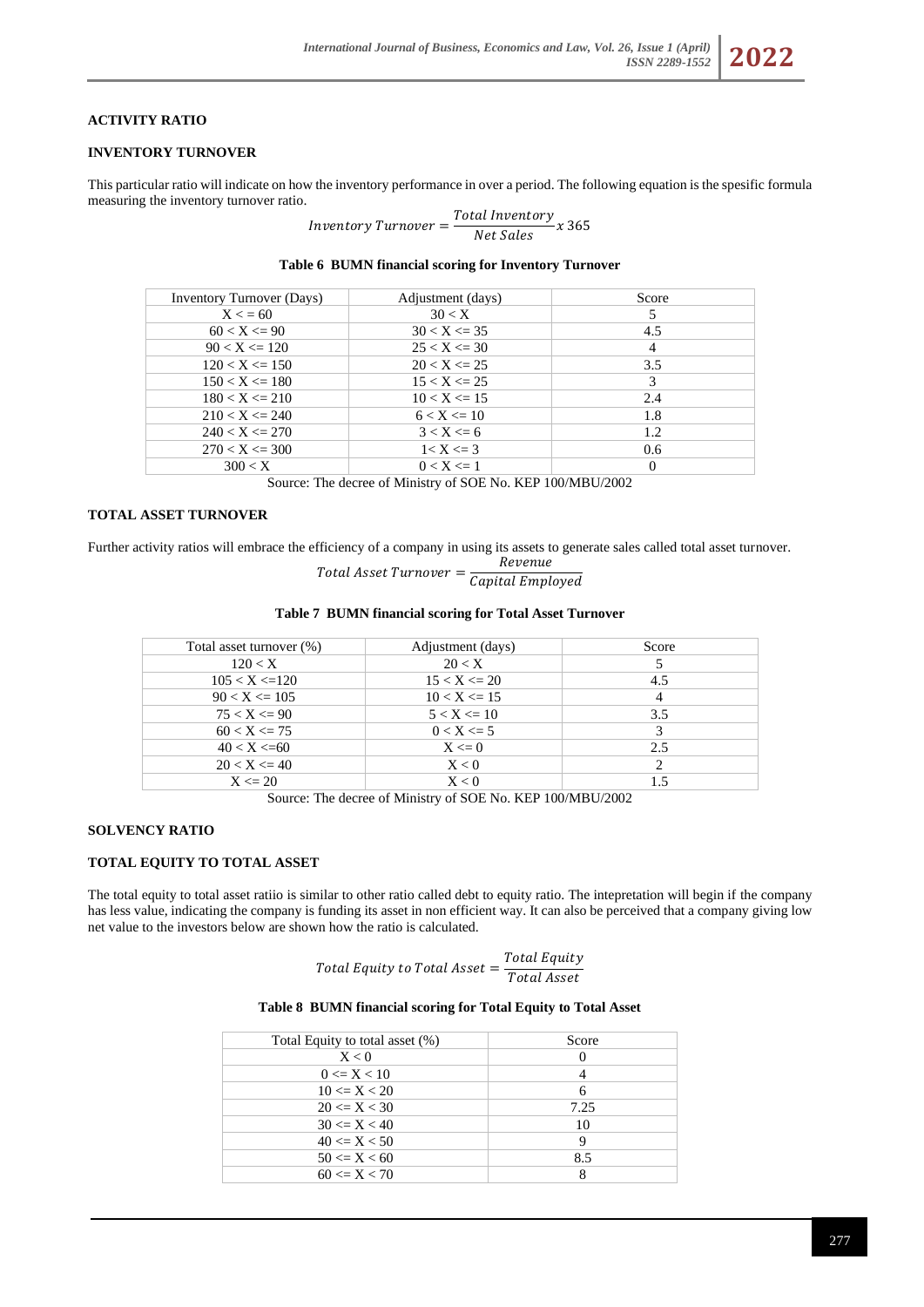

Source: The decree of Ministry of SOE No. KEP 100/MBU/2002

#### **DISCOUNTED FREE CASH FLOW TO EQUITY**

Ross et al (2018) stated that discounted cashflow valuation method is calculating the present value of a future cashflow in determining the todays worth of a firm. The discounted cashflow itself is using the terms so called discount rate which is the rate that used to calculate the present value of future cashflow.

The discount rate is used to represent the risk of an asset. The higher the risk of an asset the value amounted for the discount rate will be also higher. In terms of valuating a company from actual return and expected return as the so-called Cost of Equity. There are several models or approaches that can be used in measuring the expected return of an asset. In this study, the models that will be used is the Capital Asset Pricing Model (CAPM). The following equation for the CAPM formula.

$$
E(r) = R_f + \beta x (R_m - R_f)
$$

Consequently, as it is obtained the value of FCFE and Terminal Value. It can be concluded that the valuation of a company can be measured by calculating the present value from cashflow which will be received by the shareholders. Spesifically in this study will use the two-stage discounted FCFE model. This model will assume that the cash flow to the shareholders will grow occassionally high in a particular period. Hence, the growth rate will decrease and remain constant in continually. The Two Stage Discounted FCFE Model is shown below.

$$
Value = \sum_{t=1}^{t=n} \frac{FCFE_t}{(1+k_e)^t} + \frac{Terminal Value}{(1+k_e)^n}
$$

Whereas:

 $N = Period$ 

 $K_e$  = Cost of Equity

In stage two where the growth is constant, will be using the formula as in the following equation.

$$
Value = \frac{Cashflow_{t+1}}{r - g_{stable}}
$$

Whereas:

 $r = \text{Cost of Equity}$  $g<sub>stable</sub>$  = Stable growth rate

#### RELATIVE VALUATION

Other method of valuating a company is using comparable ratio of price-to-earnings ratio or P/E ratio. A simple calculation of P/E ratio according to Damodaran (2016) becoming more attractive choice for the companies. Whenever the company needs to valuate the company in preparing initial public offering or IPO to benchmark relatively to other shares. There are pricing calculation that is commonly used is the P/E ratio and PBV ratio. The formula of respective ratio shown as follows.

> $PE = \frac{Market\ Price\ per\Share}$ Earnings per Share

$$
EPS = \frac{Net\ Income}{Shares\ outstanding}
$$

### **METHODOLOGY**

## **TYPES AND SOURCES OF DATA**

The methods used in this study is mainly library research. According to Kothari (2009), the library research divided into two categories which is analysis of historical records and analysis of documents. The data used in this research is the 4-year financial statements, annual report, websites' information of PT PIS. Other data used also derived from other reliable sources such as Wood Mckaenzie, Drewry, Mckinsey, and so on.

#### **DATA PERIOD**

During the research was conducted the author uses data period of PT PIS audited financial statements which is available in the company website from 2017-2021.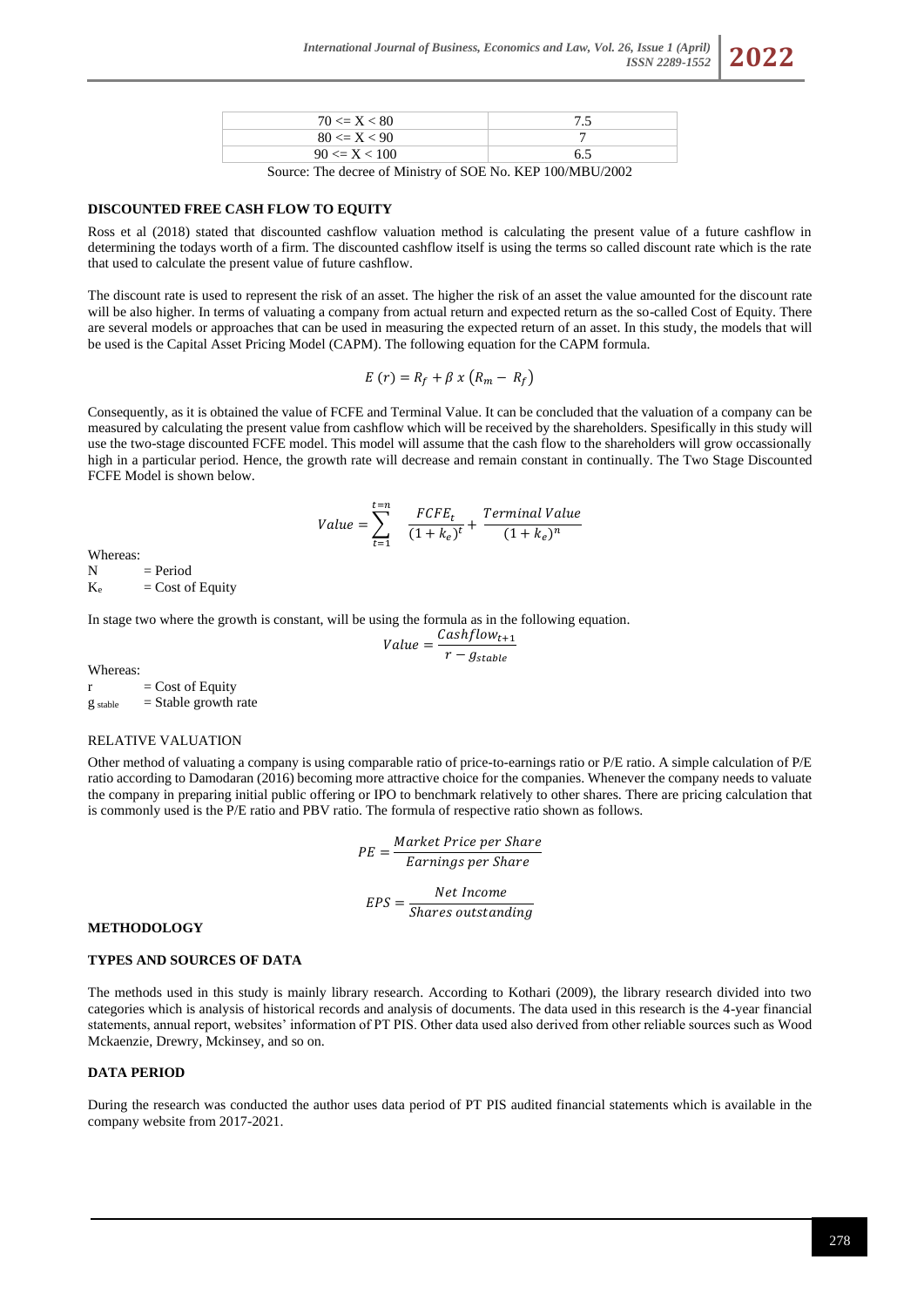## **DATA PROCESSING METHODS**

This study will be conducted using the fundamental analysis method with a top-down analysis approach and quantitative methods. This approach is carried out by macroeconomic conditions, industry analysis, and calculating the value of the company's equity in terms of stock market company offering. Finally, the fair value is calculated using the free cash flow to equity method. In addition, the data to be collected in this study is audited annual report (2017-2021) of PT Pertamina International Shipping. Other additional supporting data to analyze the macroeconomics, shipping industry and microeconomic analysis derived from other reliable sources.

#### **RESULT AND DISCUSSION**

## **GLOBAL AND REGIONAL ECONOMIC CONDITION**

In 2022, it is also forecasted that the growth will be decelerate to 4.1% reflecting the continuous of COVID-19 pandemic outbreak. The outlook on short term the global economic growth is somewhat decreasing or weakening. For the notes, the other macroeconomic analysis based on World Bank (2022), the inflation rate towards global market will be higher than previously projected. This issue will impact the essential market such as higher food as well as energy prices, thus the disruption towards supply flow. COVID-19 omicron spread with the cause of low vaccination rollouts impacted to the EMDE countries, struggling to reach its trend back to 2019 prior to pandemic. In contrary, for the advanced economies based on Figure 16 it is forecasted that the growth will continue moderately return to the state of pre pandemic trends. For Indonesia, the growth rate is projected to rebound into 5.2% in 2022 supported by strengthened domestic demand and greater elevated commodity prices. However, in 2023 Indonesia will face decelerating growth rate to become 5.1 %. Other than that, the growth of Indonesian market has surpassed its pandemic level in 2021 supported by the rebound of global commodity prices.

### **SHIPPING INDUSTRY OUTLOOK**

According to Moody's report (2021), global shipping industry will face a changing environment especially its growth rate into a stable manner for the next 12 to 18 months due to the demand that slightly exceed its supply. The overall industry cashflow got stronger in this year despite frustrating business environment. Regarding the goods and commodities in overall will stay high and robust in the next year. The growth rates most likely will peaked and starting to decelerate in 2022. Other than that, for shipping companies it is expected that in general there will be increasing level of capital spending. By that Moody's expected those orders for newer and energy-efficient vessels will continue to be the essential topic in 2022 as shipping companies starting to aware in transforming to a stricter environmental regulation that is going to be started in 2023 in phase

Another outlook reported by Fitch Ratings (2021) stated that in global shipping industry sector will maintain its neutral state of business due to a strong market condition in container shipping and dry bulk segments. Thus, it is forecasted that the tanker segment which PT PIS dominantly embrace in 2022 is facing a stronger segment and improving from previous year. Regarding global economic recovery, it is projected that all shipping segments could maintain its favorable business environment and balancing supply and demand in 2022. However, there is a downside risk facing this situation which is the resurgence of COVID-19 new cases that leads to a collapse in cargo owner demand.

### **COMPANY ANALYSIS**

PT PIS financial ratio analysis in this study is evaluated through BUMN scoring framework. Profitability, liquidity, activity, and solvency performance measurement is using the data of 2017-2020 PT PIS audited financial statements derived from the company websites. Each of the BUMN financial scoring indicator is calculated based on the decree of Ministry of SOE formulas. Thus, to obtain the total weight percentage value, the overall score of each year is divided by the maximum score each BUMN indicators. The total weight percentage value is in reflecting to PT PIS financial health of each year based on the mentioned BUMN criteria ranging from healthy, unwell, and unhealthy. Below is the summary of PT PIS financial ratio analysis.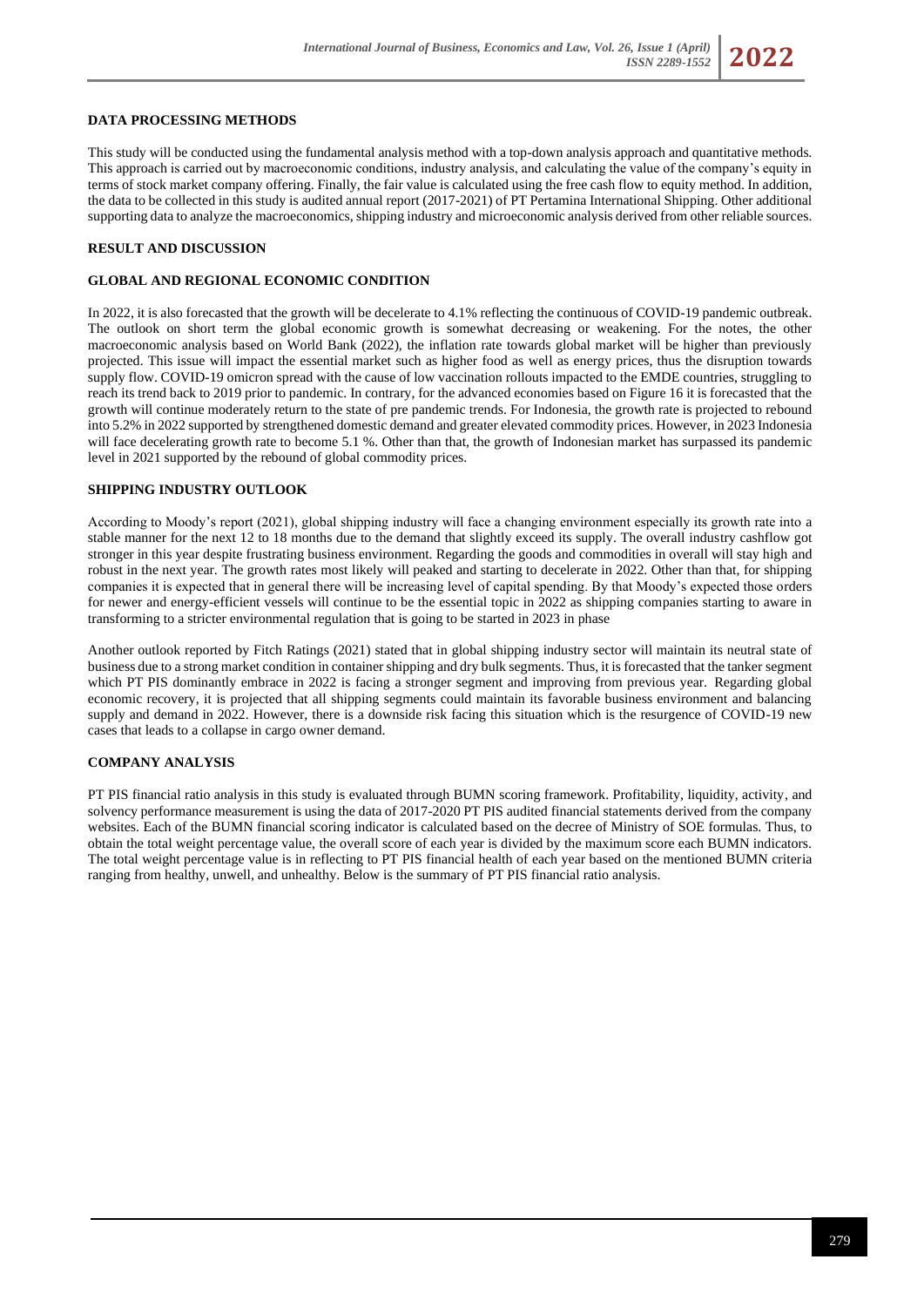| $\mathbf{N}\mathbf{o}$ | <b>BUMN Financial Scoring</b><br><b>Framework Indicators</b> | 2017    |       | 2018      |          | 2019    |              | 2020     |              | 2021      |          |
|------------------------|--------------------------------------------------------------|---------|-------|-----------|----------|---------|--------------|----------|--------------|-----------|----------|
|                        |                                                              | Ratio   | Score | Ratio     | Score    | Ratio   | <b>Score</b> | Ratio    | <b>Score</b> | Ratio     | Score    |
| 1                      | <b>ROE</b>                                                   | 10.34%  | 14    | 26.77%    | 20       | 25.26%  | 20           | 24.09%   | 20           | 7.54%     | 10       |
| 2                      | ROI                                                          | 7.51%   | 6     | 19.61%    | 15       | 19.69%  | 15           | 5.21%    | 5.           | $-11.81%$ |          |
| 3                      | Cash Ratio                                                   | 54%     | 5     | 11%       | 2        | 22%     | 3            | 66%      | 5            | 21.84%    |          |
| 4                      | Current Ratio                                                | 151%    | 5     | 148%      | 5        | 144%    | 5            | 125%     | 5            | 35.25%    | $\Omega$ |
| 5.                     | Collection Period (CP)                                       | 189.37  | 2.4   | 71.12     | 4.5      | 111.87  |              | 57.03    | 5            | 122.79    |          |
|                        | CP - adjustment                                              |         |       | $-118.25$ | $\Omega$ | 40.75   | 5.           | $-54.84$ | $\Omega$     | 65.76     | 5        |
| 6                      | Inventory Turnover (ITO)                                     |         | 5     | 3.87      | 5        | 1.23    | 5.           | 6.06     | 5.           | 4.34      | 5        |
|                        | ITO - Adjustment                                             |         |       |           |          | $-2.64$ |              | 4.83     |              | 1.72      |          |
|                        | Total Asset Turnover                                         | 65%     | 3     | 184%      | 5        | 177%    | 5            | 163%     | 5.           | 77.96%    | 3.5      |
|                        | TATO - adjustment                                            |         |       | 119%      |          | $-7%$   |              | $-13%$   |              | $-85.54%$ |          |
| 8                      | Total Equity to Total Asset                                  | 69%     | 8     | 67%       | 8        | 63%     | 8.5          | 63%      | 8.5          | 55.48%    |          |
| <b>Total Score</b>     |                                                              | 48.4    |       | 64.5      |          | 70.5    |              | 58.5     |              | 32.5      |          |
| <b>Total Weight</b>    |                                                              | 69%     |       | 92%       |          | 101%    |              | 84%      |              | 46%       |          |
| Level                  |                                                              | A       |       | AA        |          | AA      |              | AA       |              | BB        |          |
|                        | Category                                                     | Healthy |       | Healthy   |          | Healthy |              | Healthy  |              | Unwell    |          |
|                        |                                                              |         |       |           |          |         |              |          |              |           |          |

#### **Table 1 PT PIS Financial Ratio Analysis**

Source: Author's processed data

It can be seen from the table that PT PIS from 2017-2020 is categorized as a healthy company. In the first year of 2017, the level of PT PIS financial health is on level A. The PT PIS financial performance calculated in 2017 is lower than the rest of 2018-2020 as PT PIS as a newly formed company that came from a spin-off of PT Pertamina Group's business unit. The overall financial performance implied that this performance by is a good starting point to move forward for PT Pertamina International Shipping in achieving sustainable competitive excellence. Thus, in the following year, it is recorded that PT PIS' financial performance is in healthy state except on the latest year which is 2021. In 2021, the company recorded an unwell financial health based on BUMN scoring due to PT PIS is in high investment state of company and year 2021 perceived as PIS starting point as the Subholding Integrated Marine Logistic having great amount of depreciation towards assets from PT Pertamina (Persero).

### **Discount rate**

The first assumption that used to calculate the discount rate is the risk-free rate obtained from [http://www.market-risk](http://www.market-risk-premia.com/id.html)[premia.com/id.html](http://www.market-risk-premia.com/id.html) of 6.51% and the market risk premium for 3.31%. Besides, for the beta assumption the unlevered beta of PT PIS is using the data of unlevered beta of oil and gas distribution ind ustry according to Damodaran obtained from [https://pages.stern.nyu.edu/ accounted for 0.85.](https://pages.stern.nyu.edu/~adamodar/New_Home_Page/datafile/Betas.html%20accounted%20for%200.85) Thus, it can be calculated through of beta leverage formula. The tax rate used is 25% as the marginal tax rate for Indonesia based on damodaran on<https://pages.stern.nyu.edu/>

Consequently, based on above explanation the beta leverage of PT PIS is accounted for 1.187. Using the datas that already obtained, it can be calculated the expected return of PT PIS using CAPM method as follow:

$$
kPT PIS (IDR) = 6.51 + 1.187 x (3.31%) = 10.44%
$$

After the discount rate is achieved, in order to obtain the equity value of PT PIS initially it needs to build projection model on free cash flow to the equity. The approach used in this study is to calculate each component within the free cash flow to the equity, which is Net Income, Changes in Non-Cash Working Capital, Capital Expenditures and Net Debt.

### **FCFE**

On FCFE, it is assumed that the company is funding its capital expenditures and working capital with debt the formula of free cash flow to equity can be inferred as follow:

$$
FCFE = NI - Net CapEx(1 - \delta) - \Delta N CWC(1 - \delta)
$$

δ reflected the percentage of Capital Expenditure and delta non-cash working capital that is funded with debt. For the projection it is already obtained the value of debt ratio for 36.54%. The following table 15, 16 and 17 is the detailed calculation of Net Capex (1-o), Delta NCWC (1-o) as well as FCFE projection for PT PIS respectively.

| Year | NI            | Net Capex $(1-0)$ | Delta $NWC(1-0)$ | <b>FCFE</b> Projection |
|------|---------------|-------------------|------------------|------------------------|
| 2021 | 131,745,017   | 242,483,817       | 300,552,446      | 189,813,646            |
| 2022 | 201,823,232   | 89,964,427        | 14,652,602       | 97, 206, 203           |
| 2023 | 309, 177, 668 | 120,071,005       | 17,823,331       | 171,283,332            |
| 2024 | 473,636,405   | 160,252,745       | 21,680,185       | 291,703,475            |
| 2025 | 725,574,541   | 213,881,297       | 26, 371, 637     | 485,321,608            |
| 2026 | 1,111,524,387 | 285,456,633       | 32,078,289       | 793,989,465            |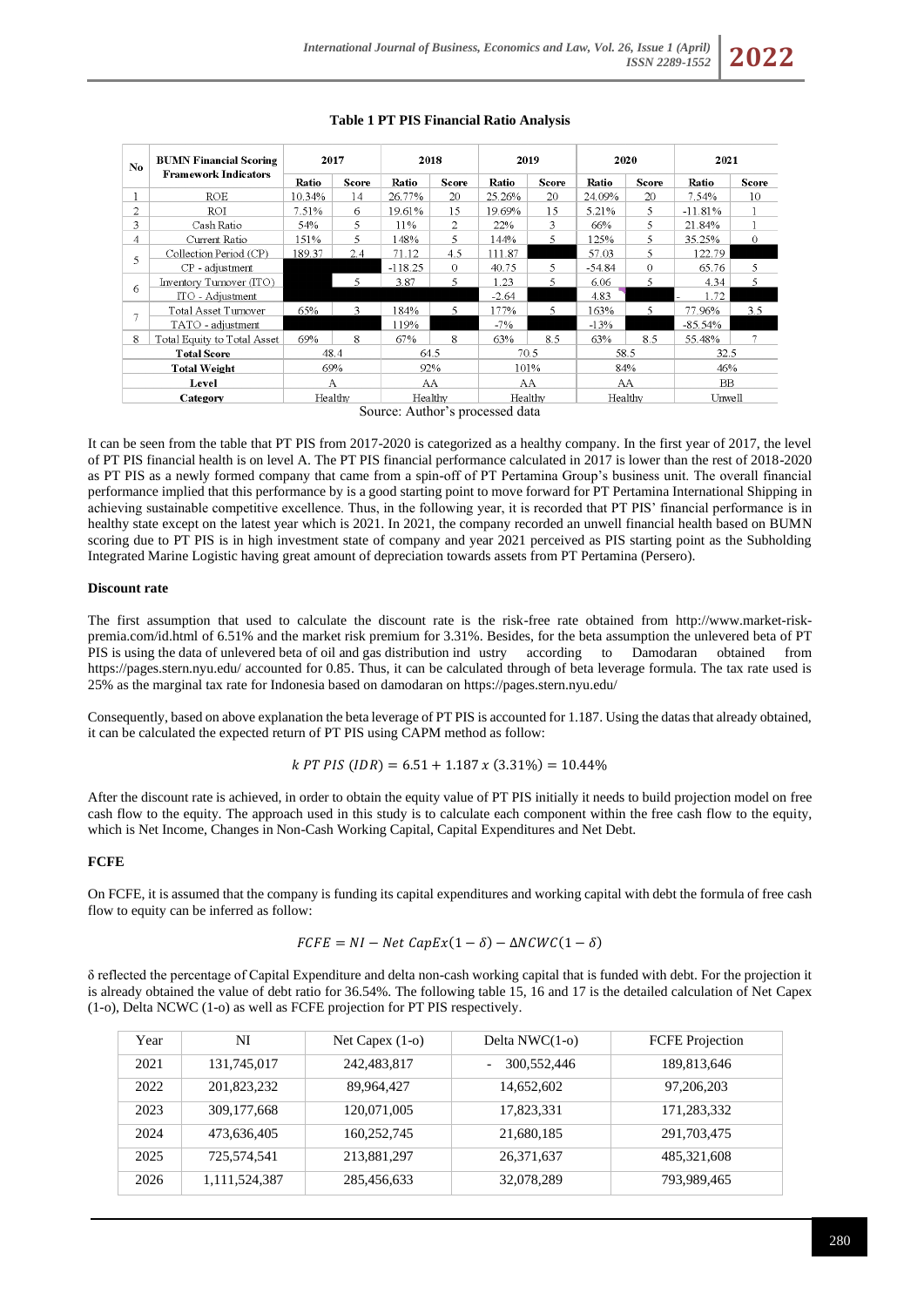### **Terminal Value**

The terminal value in this study is calculated using constant growth model as follow:

*Terminal Value(t)* = 
$$
\frac{Cash Flow(t + 1)}{r - g (stable)}
$$

Besides, the assumption on the terminal value in this study is related to the value of g stable. The stable growth rate in this study after 2026 using the global economic growth rate according to Statista (2022) retrieved from https://www.statista.com/statistics/273951/growth-of-the-global-gross-domestic-product- gdp/ amounted for 3.28%.

Based on the data, calculation of Terminal Value for the above assumption as follow:

| $Terminal Value =$ | 793,989,465        | $=$ USD 11,086,399,146 |
|--------------------|--------------------|------------------------|
|                    | $16.79\% - 3.28\%$ |                        |

|                       | 2023               | 2024        | 2025        | 2026        | Terminal Value |  |  |
|-----------------------|--------------------|-------------|-------------|-------------|----------------|--|--|
| <b>FCFE</b>           | 171.283.332        | 291.703.475 | 485,321,608 | 793,989,465 | 11,086,399,146 |  |  |
| <b>NPV 2023 (USD)</b> | 1,910,370,942      |             |             |             |                |  |  |
| <b>NPV 2023 (IDR)</b> | 27,555,668,053,113 |             |             |             |                |  |  |

From the Table above, we can conclude that the value of equity of PT PIS accounted for Rp 27,555,668,053,113 using the assumptions of after 2026 there will be constant growth in terminal value for 3.28%.

#### **Share Price**

## **Calculating Price per Share**

$$
Price\ per\ Share = \frac{PT\ PIS\ Value\ of\ Equity}{Number\ of\ Shares} = \frac{Rp\ 27,555,668,053,113}{31,046,794,548.13} = Rp\ 887.55
$$

From the above calculation the price per share of PT Pertamina International Shipping using FCFE two stage discounted cashflow method is Rp 887.55. The above calculation is to seek the price per share of a company using Discounted Cashflow (DCF) method and Free cash flow to equity. Besides that, this study uses the relative valuation method which uses the Price to Earnings Ratio or known as PER company's comparison. In this particular study, it is assumed that the average PER of the industry is accounted for 13.16 derived from https://www.idx.co.id/ The detailed calculation of the share price shown in Table below.

#### **Relative Valuation Method**

| <b>Outstanding shares</b> | 31,046,794,548.13    |  |  |  |
|---------------------------|----------------------|--|--|--|
| Net Income (IDR)          | 4,459,655,975,452.66 |  |  |  |
| <b>Expected EPS</b>       | 143.643              |  |  |  |
| Share Price (IDR)         | 1.890.34             |  |  |  |

Source: Author's processed data

It can be concluded from the table above that the PT PIS' company value reflected in share prices using the method of relative valuation is accounted for 1,890.34. Consequently, the result of PT Pertamina International Shipping's valuation using FCFE discounted cashflow method and relative valuation is slightly different. Valuation of FCFE method produces the stock price per share of Rp 887.55 whilst the relative valuation method in this study come up with Rp 1,890.34. If the relative valuation method is reflecting the benchmark for other stock prices, then the share price of PT PIS calculated using FCFE discounted cashflow model is considered as undervalued. Therefore, of two calculation methods, this study conducted taking the average of the two methods. The average of PT PIS share price is for Rp 1,388.95 that become the initial price of PT Pertamina International Shipping in IPO.

## **CONCLUSION**

a. Based on the BUMN financial scoring framework, from 2017-2020 PT Pertamina International Shipping is considerably a healthy firm. However, in 2021 PT PIS experienced unwell state of financial health as there is an exception due to the restructuring group of PT pertamina (persero) and PT PIS act as the Subholding of Integrated and Marine Logistic causes PT PIS to have large depreciation of Pertamina (Persero) assets.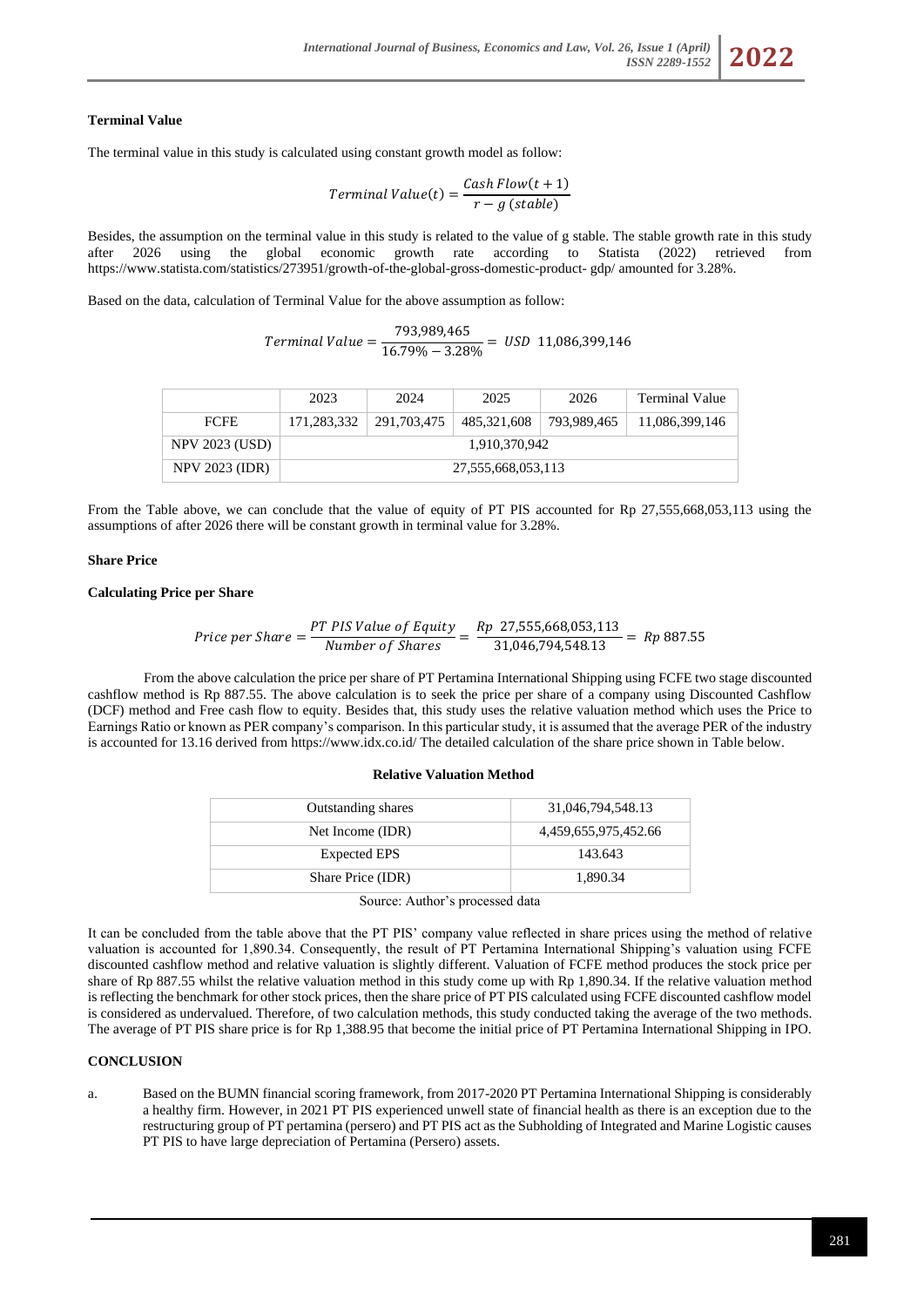b. In overall, we can conclude that in using the Free Cash Flow to Equity (FCFE) and relative valuation method resulted the fair value of PT Pertamina International Shipping that is accounted for Rp 877.55 and Rp 1,890.34 respectively. Thus, the average of share price resulted for Rp 1,388.95.

## **RECOMMENDATIONS**

Based on the results of this study, the author recommends that:

- a. PT Pertamina International Shipping and the underwriter could use the pricing that has been calculated in this study as a reference in determining the initial price of PT PIS IPO.
- b. For investors, this study could be beneficial for the investors as a baseline for investor in making stock investment decision
- c. Besides, for academics and next stdy could use other kind of valuation method and projection analysis as well as ratios in evaluating the PT PIS financial performance. Other type of valuation such as Divident Discount Model, Contingent Claim Valuation and others.

### **REFERENCES**

- Alexandridis, George, Nikolaos Antypas, Arman Gulnur, and Ilias Visvikis, 2020, Corporate Financial Leverage and M&As Choices: Evidence from the Shipping Industry, *Transportation Research Part E: Logistics and Transportation Review* 133:1–19, doi: 10.1016/j.tre.2019.101828.
- Anthony, Robert N., David F. Hawkins, and Kenneth A. Merchant, 2012, *Accounting: Text and Cases*. 13th Editi. United States of America: The McGraw-Hill Companies, Inc.
- Benaji, Muhamad Reza, 2011, *Valuasi Nilai Wajar Saham Perum Pegadaian Terkait Rencana IPO Tahun 2012 Dengan Metode Discounted Free Cash Flow to Equity*, Universitas Indonesia.
- Business Indonesia, 2017, Maritime, *Business Indonesia*, Available from https://business-indonesia.org/maritime.
- Chowdhury, Mohammed Mojahid Hossain, Khandeker Rasel Hasan, and M. Shahedul Islam, 2017, Michael Porter's Five Forces Analysis in Shipping Industry: Bangladesh Shipping Corporation Perspective Deep Sea Port View Project Innovation in Supply Chain Management View Project, *Researchgate* 1(1):82–92.
- Claymer, Bob, 2013, *Shipping Insights*. Swiss: KPMG International Cooperative ("KPMG International").
- Damodaran Online, 2022, Betas by Sector (US), Available from [https://pages.stern.nyu.edu/~adamodar/New\\_Home\\_Page/datafile/Betas.html.](https://pages.stern.nyu.edu/~adamodar/New_Home_Page/datafile/Betas.html)
- Damodaran, Aswath, 2006, *Damodaran on Valuation*. Second Edi. New Jersey: John Wiley & Sons, Inc.
- Daryanto, Wiwiek Mardawiyah, Daniswara Rizki Nugroho, and Mifta Zanaria, 2020, Measuring Financial Performance of PT. Perusahaan Gas Negara (Persero) Tbk During Covid-19 Crisis in Indonesia, *South East Asia Journal of Contemporary Business, Economics and Law* 23(1):260–74.
- De Luca, Pasquale, 2018, *Analytical Corporate Valuation*. Switzerland: Springer.
- Giannakoulis, Fotis, 2016, Overview of Shipping Finance, *The International Handbook of Shipping Finance* 71–94. doi: 10.1057/978-1-137-46546-7.
- Hempel, G., Simonson, D., Coleman, A., 1994, Bank Management: Text and Cases 4th ed: John Wiley & Sons, Inc.
- World Bank, 2022, Global Economic Prospects, January 2022.
- Higgins, R, 2018, Analysis for Financial Management, 12th Edition. Tata McGraw-Hill Education.
- IDX, 2020, Digital Statistic Summary Financial Ratio by Industry, *IDX,* Available from [\(https://www.idx.co.id/data-pasar/laporan](https://www.idx.co.id/data-pasar/laporan-statistik/digital-statistic-beta/summary-financial-ratio-by-industry/?q=eyJ5ZWFyIjoiMjAyMSIsIm1vbnRoIjoiMiIsInF1YXJ0ZXIiOjAsInR)[statistik/digital-statistic-beta/summary-financial-ratio-by](https://www.idx.co.id/data-pasar/laporan-statistik/digital-statistic-beta/summary-financial-ratio-by-industry/?q=eyJ5ZWFyIjoiMjAyMSIsIm1vbnRoIjoiMiIsInF1YXJ0ZXIiOjAsInR)
	- [industry/?q=eyJ5ZWFyIjoiMjAyMSIsIm1vbnRoIjoiMiIsInF1YXJ0ZXIiOjAsInR\)](https://www.idx.co.id/data-pasar/laporan-statistik/digital-statistic-beta/summary-financial-ratio-by-industry/?q=eyJ5ZWFyIjoiMjAyMSIsIm1vbnRoIjoiMiIsInF1YXJ0ZXIiOjAsInR).
- International Shipping News, 2021, Moody's Global Shipping Outlook Turns Stable from Positive on the Back of Peaking Earnings during 2021, *Moody's,* Available from https://www.hellenicshippingnews.com/moodys-global-shippingoutlook-turns-stable-from-positive-on-the-back-of-peaking-earnings-during-2021/#:~:text=earnings during 2021- ,Moody's – Global shipping outlook turns stable from positive on the,of peaking earnings during 2021&text=The outlook for the global,in a report published today.
- Jogiyanto, H, 2010, *Teori Portofolio dan Analisis Investasi Edisi Ketujuh*, Yogyakarta: BPFE.
- Kementrian BUMN, 2002, *Keputusan Menteri BUMN No.Kep-100/Mbu/2002, Tentang Penilaian Tingkat Kesehatan BUMN*, Indonesia.
- Klova, Valeriia, 2017, IPO Underpricing: What about the Shipping Sector?, *Journal of Multinational Financial Management* 42– 43:95–115, doi: 10.1016/j.mulfin.2017.08.001.
- KPMG, 2021, Corporate Marginal Tax Rates, Available from (http://pages.stern.nyu.edu/~adamodar/New\_Home\_Page/datafile/countrytaxrate.htm).
- KPMG, 2018, *Navigating the Future: Changing Business Models*, Swiss: KPMG International Cooperative.
- Miles, David, and Andrew Scott, 2005, *Macroeconomics Understanding The Wealth of Nations*, Second Edi, West Sussex: John Wiley & Sons, Inc.
- Petropoulos, T, 2019, Key Developments and Growth in Global Ship Finance, *Petrofin Global Bank Research* 1–10.
- Porter, Michael E, 2008, The Five Competitive Forces That Shape Strategy, *Harvard Business Review* 86:78–94.
- Pricewaterhouse Coopers, 2010, *Roadmap for an IPO A Guide to Going Public*, London: Price Water House Coopers AG.
- PT Pertamina International Shipping, 2017, *Positioning and Strengthening (Annual Report 2017)*, Jakarta: PT Pertamina International Shipping.
- PT Pertamina International Shipping, 2018, *Optimizing Performance (Annual Report 2018),* Jakarta: PT Pertamina International Shipping.